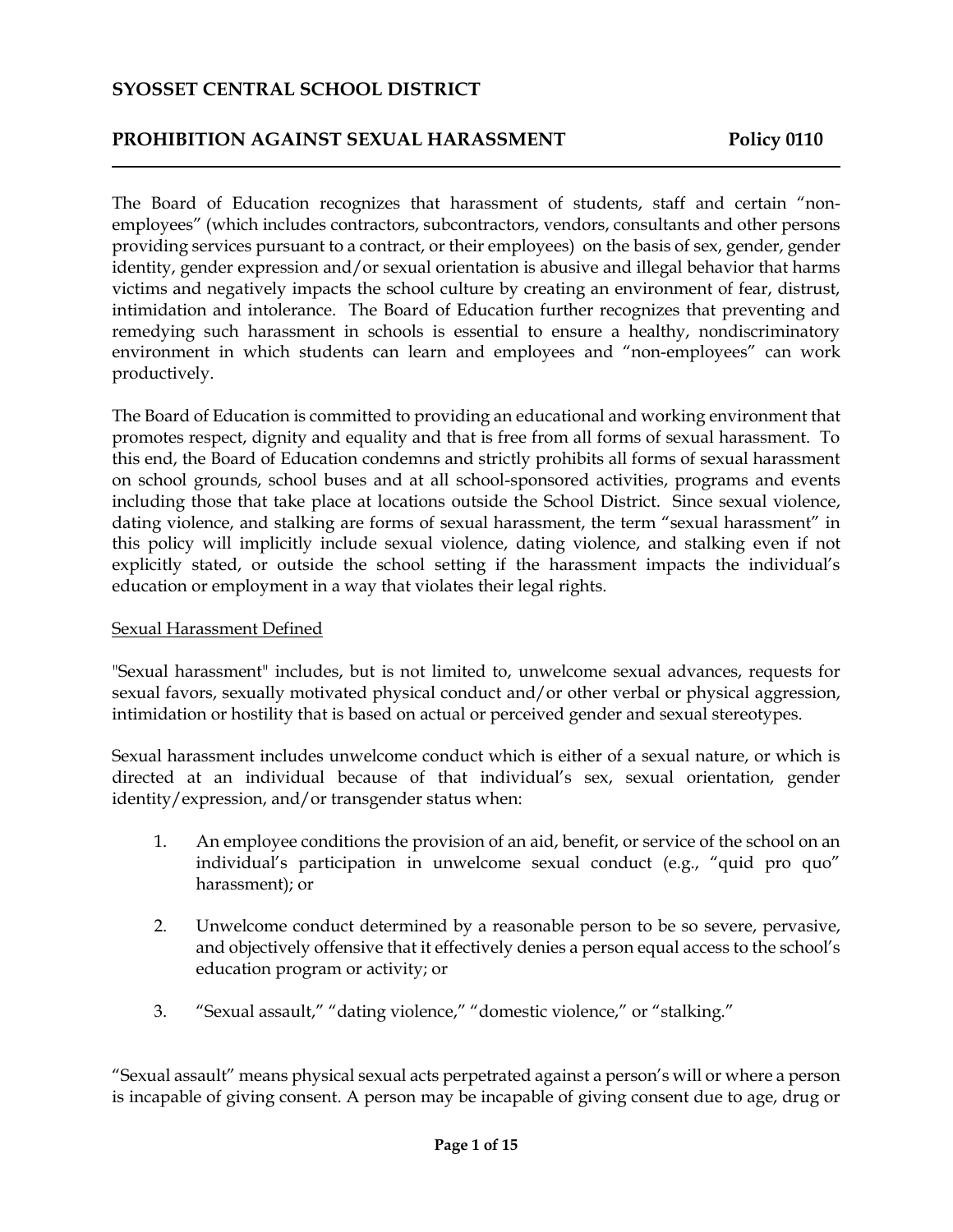## **PROHIBITION AGAINST SEXUAL HARASSMENT Policy 0110**

alcohol use, or an intellectual or other disability. Sexual violence includes, but is not limited to, acts such as rape, sexual assault, sexual battery and sexual coercion. All such acts of sexual violence are forms of sexual harassment.

"Dating violence" mean violence committed by a person (A) who is or has been in a social relationship of a romantic or intimate nature with the victim; and (B) where the existence of such a relationship shall be determined based on a consideration of the following factors: (i) the length of the relationship; (ii) the type of relationship; and (iii) the frequency of interaction between the persons involved in the relationship.

"Domestic violence" includes felony or misdemeanor crimes of violence committed by a current or former spouse or intimate partner of the victim, by a person with whom the victim shares a child in common, by a person who is cohabitating with or has cohabitated with the victim as a spouse or intimate partner, by a person similarly situated to a spouse of the victim under the domestic or family violence laws of the jurisdiction receiving grant monies, or by any other person against an adult or youth victim who is protected from that person's acts under the domestic or family violence laws of the jurisdiction.

"Stalking" means engaging in a course of conduct directed at a specific person that would cause a reasonable person to (A) fear for his or her safety or the safety of others; or (B) suffer substantial emotional distress. Because sexual harassment can occur staff to student, staff to staff, student to student, student to staff, or between individuals of any gender identification, it shall be a violation of this policy for any student, employee or third party (school visitor, vendor, etc.) to sexually harass any student, employee or "non-employee."

Under various state and federal laws, students, employees and "non-employees" have legal protections against sexual harassment in the school environment as described above. The School District's Code of Conduct also addresses appropriate behavior in the school environment. Sexual harassment can occur between persons of all ages and genders. Where alleged sexual harassment involves discrimination, harassment, and/or bullying as defined by the Dignity of All Students Act (DASA) and the District's DASA policy (0115), the appropriate guidelines set forth therein shall also apply.

#### Prohibited Conduct

School-related conduct that the School District considers unacceptable and which may constitute sexual harassment includes, but is not limited to, the following:

1. rape, attempted rape, sexual assault, attempted sexual assault, forcible sexual abuse, hazing, and other sexual and gender-based activity of a criminal nature as defined under the State Penal Law etc;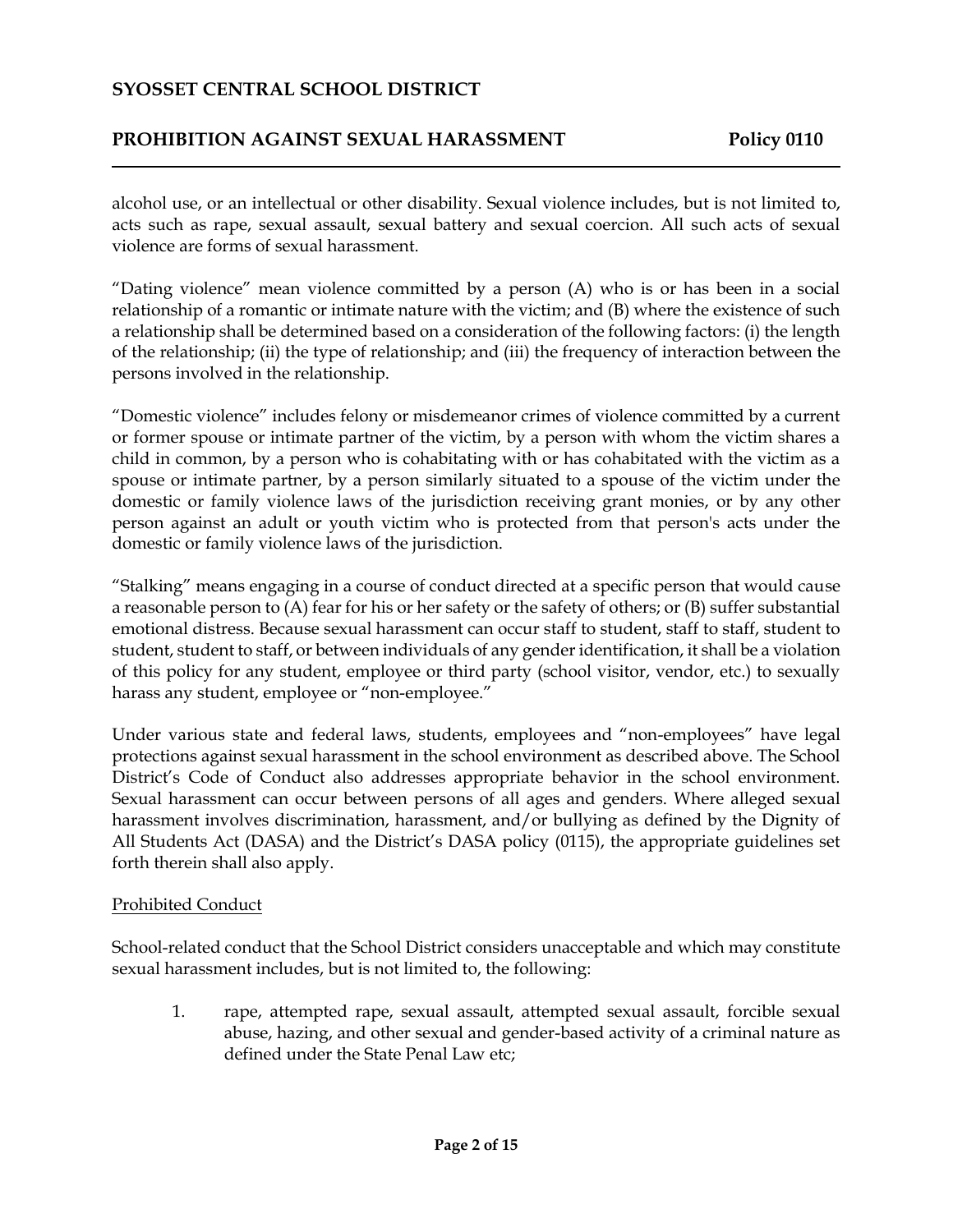## **PROHIBITION AGAINST SEXUAL HARASSMENT Policy 0110**

- 2. unwelcome sexual invitations or requests for sexual activity in exchange for grades, promotions, preferences, favors, selection for extracurricular activities or job assignments, homework, etc.;
- 3. unwelcome and offensive public sexual displays of affection, including kissing, making out, groping, fondling, petting, inappropriate touching of one's self or others, sexually suggestive dancing, and massages etc.;
- 4. any unwelcome communication that is sexually suggestive, sexually degrading or implies sexual motives or intentions, such as sexual remarks or innuendoes about an individual's clothing, appearance or activities; sexual jokes; sexual gestures; public conversations about sexual activities or exploits; sexual rumors and "ratings lists;" howling, catcalls, and whistles; sexually graphic computer files, messages or games, etc;
- 5. unwelcome and offensive name calling or profanity that is sexually suggestive, sexually degrading, implies sexual intentions, or that is based on sexual stereotypes or sexual preference etc;
- 6. unwelcome physical contact or closeness that is sexually suggestive, sexually degrading, or sexually intimidating such as the unwelcome touching of another's body parts, cornering or blocking an individual, standing too close, spanking, pinching, following, stalking, frontal body hugs, etc.;
- 7. unwelcome and sexually offensive physical pranks or touching of an individual's clothing, such as hazing and initiation, "streaking," "mooning," "nuggies" or "wedgies" (pulling underwear up at the waist so it goes in between the buttocks), bra-snapping, skirt "flip-ups," "spiking" (pulling down someone's pants or swimming suit); pinching; placing hands inside an individual's pants, shirt, blouse, or dress, etc.;
- 8. unwelcome leers, stares, gestures, or slang that are sexually suggestive; sexually degrading or imply sexual motives or intentions etc;
- 9. clothing with sexually obscene or sexually explicit slogans or messages etc;
- 10. unwelcome and offensive skits, assemblies, and productions that are sexually suggestive, sexually degrading, or that imply sexual motives or intentions, or that are based on sexual stereotypes etc;
- 11. unwelcome written or pictorial display or distribution of pornographic such as magazines, videos, films, Internet material, etc.;
- 12. any other unwelcome gender-based behavior that is offensive, degrading, intimidating, demeaning, or that is based on sexual stereotypes and attitudes etc.

For purposes of this policy, action or conduct shall be considered "unwelcome" if the student or employee did not request or invite it and regarded the conduct as undesirable or offensive.

#### Determining if Prohibited Conduct is Sexual Harassment

Complaints of sexual harassment will be thoroughly investigated to determine whether the totality of the behavior and circumstances meet any of the elements of the above definition of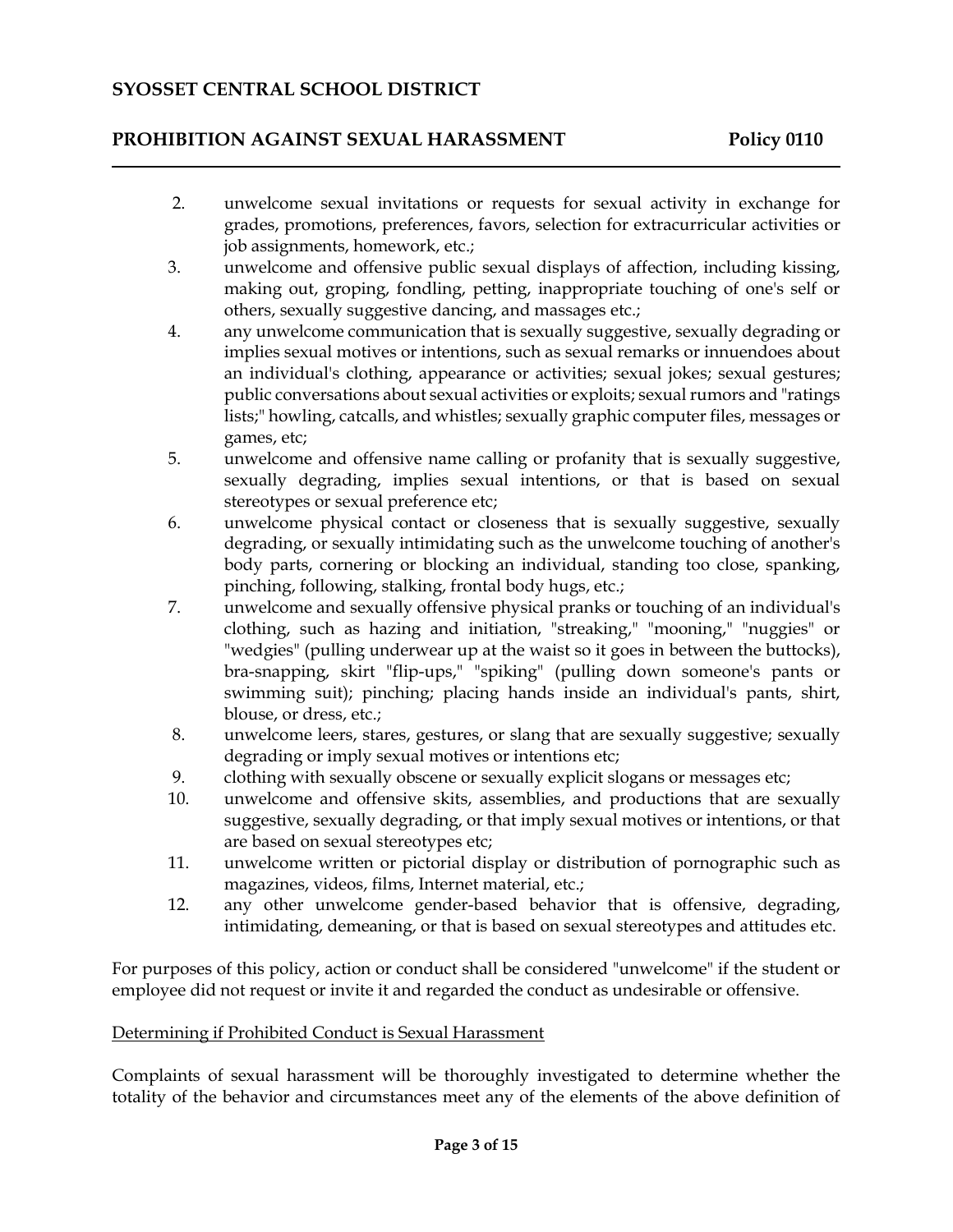## **PROHIBITION AGAINST SEXUAL HARASSMENT Policy 0110**

sexual harassment and should therefore be treated as sexual harassment. Not all unacceptable conduct with sexual connotations may constitute sexual harassment.

In evaluating the totality of the circumstances and making a determination of whether conduct constitutes sexual harassment, the individual investigating the complaint should consider:

- 1. the degree to which the conduct affected the ability of a student to participate in or benefit from his or her education or altered the conditions of a student's learning environment or altered the conditions of an employee's working environment;
- 2. the type, frequency and duration of the conduct;
- 3. the identity of and relationship between the alleged harasser and the subject of the harassment (e.g., sexually based conduct by an authority figure is more likely to create a hostile environment than similar conduct by another student or a coworker);
- 4. the number of individuals involved;
- 5. the age and sex of the alleged harasser and the subject of the harassment;
- 6. the location of the incidents and context in which they occurred;
- 7. other incidents at the school;
- 8. incidents of gender-based, but non-sexual harassment; and
- 9. any other matters considered relevant.

#### Reporting Complaints

In order for the School District to effectively enforce this policy and to take prompt corrective measures, it is essential that all victims of sexual harassment and any person, including a parent or guardian of a student victim, with knowledge of sexual harassment report the harassment immediately. Such harassment may be reported in person, by mail, by telephone, or by electronic mail, using the contact information listed for the Title IX Coordinator, or by any other means that results in the Title IX Coordinator receiving the person's verbal or written report. Such a report may be made at any time (including during non-business hours) by using the telephone number or electronic mail address, or by mail to the office address, listed for the Title IX Coordinator. The School District will promptly investigate all complaints of sexual harassment, formal or informal, verbal or written. To the extent possible, all complaints will be treated in a confidential manner.

The Board of Education will designate a Title IX Coordinator who is authorized to coordinate the School District's efforts and compliance with its Title IX responsibilities. The School District will also designate, at a minimum, two (2) Compliance Officers, one (1) male and (1) female.

Victims of sexual harassment are urged to come forward and to make reports of such sexual harassment to the Title IX Coordinator without fear of retaliation or intimidation. Due to the sensitive and serious nature of these complaints, investigations or allegations of sexual harassment will be conducted with due regard for confidentiality. It is the School District's policy to respect the privacy of all parties and witnesses to complaints of sexual harassment.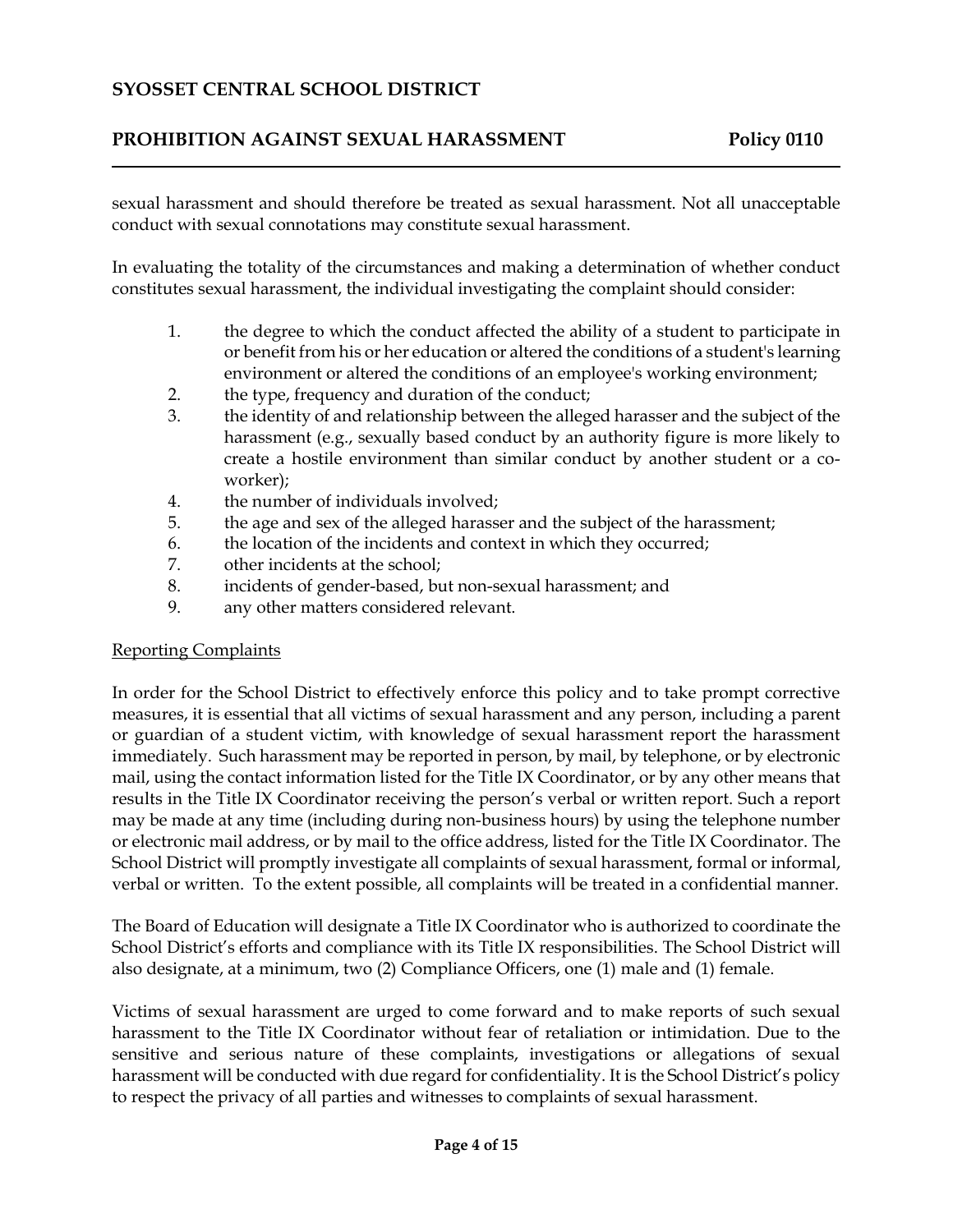## **PROHIBITION AGAINST SEXUAL HARASSMENT Policy 0110**

In order to assist investigators, victims should document the harassment as soon as it occurs and with as much detail as possible including: the nature of the harassment; dates, times, places it has occurred; name of harasser(s); witnesses to the harassment; and the victim's response to the harassment.

When the Title IX Coordinator receives a verbal or written report of sexual harassment, the Title IX Coordinator will promptly contact the complainant to discuss the availability of supportive measures as defined below (with or without the filing of a formal complaint), consider his or her wishes with respect to supportive measures, and explain the process for filing a formal complaint. If the complainant files a formal complaint then the below grievance procedures will be followed promptly.

#### Grievance Procedure

#### A. Generally

Both the victim and the alleged harasser will be treated equally during the grievance process. The alleged harasser is presumed to be not responsible for the alleged conduct until a determination regarding responsibility is made at the conclusion of the grievance process. In determining responsibility, the School District will use a clear and convincing evidence standard.

#### B. Initial Procedure

When a formal complaint of sexual harassment is filed, the Title IX Coordinator shall conduct a preliminary review to ensure no conflicts of interest or bias for or against either party exists. The Title IX Coordinator will provide written notice to all known parties. . Except in the case of severe or criminal conduct, the Compliance Officer or second designee should make all reasonable efforts to resolve complaints informally at the school level. The goal of informal investigation and resolution procedures is to end the harassment and obtain a prompt and equitable resolution to a complaint.

As soon as possible, but no later than three (3) school days following receipt of a formal complaint, the Compliance Officer or second designee should begin an investigation of the complaint according to the following steps:

1. Interview the victim and document the conversation. Request the victim to have no contact or communication regarding the complaint with the alleged harasser. Ask the victim specifically what action he/she wants taken in order to resolve the complaint. Offer supportive measures. Refer the victim, as appropriate, to school social workers, school psychologists, crisis team managers, other school staff, or appropriate outside agencies for counseling services.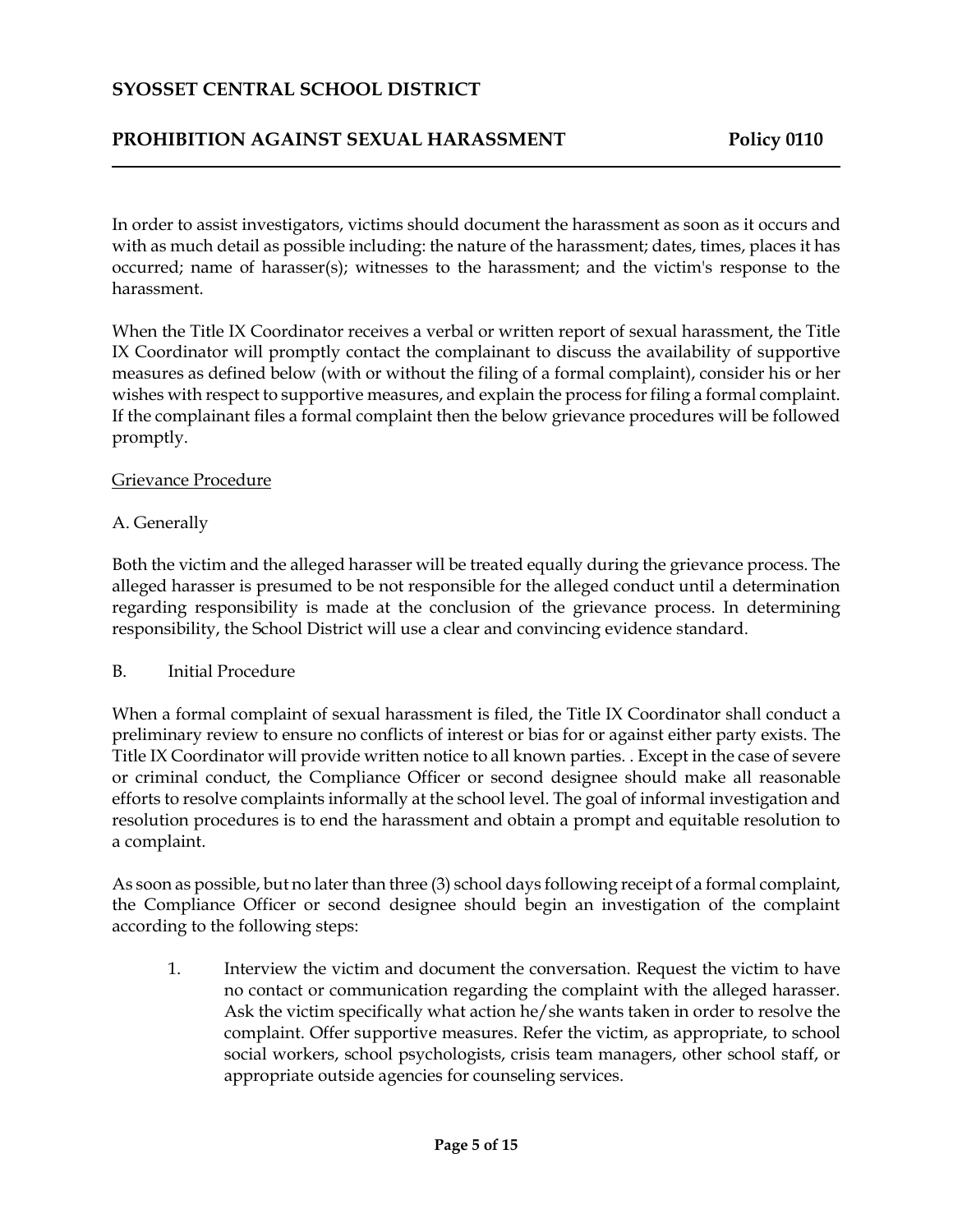## **PROHIBITION AGAINST SEXUAL HARASSMENT Policy 0110**

- 2. Review any written documentation of the harassment prepared by the victim. If the victim has not prepared written documentation, instruct the victim to do so, providing alternative formats for individuals with disabilities and young children, who have difficulty writing and need accommodation.
- 3. Interview the alleged harasser regarding the complaint and inform the alleged harasser that if the objectionable conduct has occurred, it must cease immediately. Also, inform the harasser that he/she is not responsible for the alleged conduct until a determination regarding responsibility is made at the conclusion of the investigation process. Document the conversation. Provide the alleged harasser an opportunity to respond to the charges in writing. Offer supportive measures.
- 4. Instruct the alleged harasser to not retaliate against the victim. Warn the alleged harasser that if he/she makes retaliates against the victim, he/she will be subject to immediate disciplinary action.
- 5. Interview any witnesses to the complaint. Where appropriate, obtain a written statement from each witness. Caution each witness to keep the complaint and his/her statement confidential.
- 6. Review all documentation and information relevant to the complaint.
- 7. Where appropriate, suggest mediation as a potential means of resolving the complaint. In addition to mediation, use appropriate informal methods to resolve the complaint, including but not limited to:
	- a. discussion with the accused, informing him or her of the School District's policies and indicating that the behavior must stop;
	- b. suggesting counseling and/or sensitivity training;
	- c. conducting training for the department or school in which the behavior occurred, calling attention to the consequences of engaging in such behavior;
	- d. requesting a letter of apology to the complainant;
	- e. writing letters of caution or reprimand; and/or
	- f. separating the parties.
- 8. Parent/Student/Employee Involvement and Notification
	- a. Parents of student victims and accused students shall be notified within one school day of allegations that are serious or involve repeated conduct.
	- b. All known parties involved in the alleged harassment, including the alleged harasser, shall be notified of the allegation in the complaint.
	- c. Written notice of the date, time, location, participants, and purpose of all hearings, investigative interviews, or other meetings will be provided to a party whose participation is invited or expected, with sufficient time for the party to prepare to participate.
	- d. If either the victim or the accused is a disabled student receiving special education services under an IEP or section 504/Americans with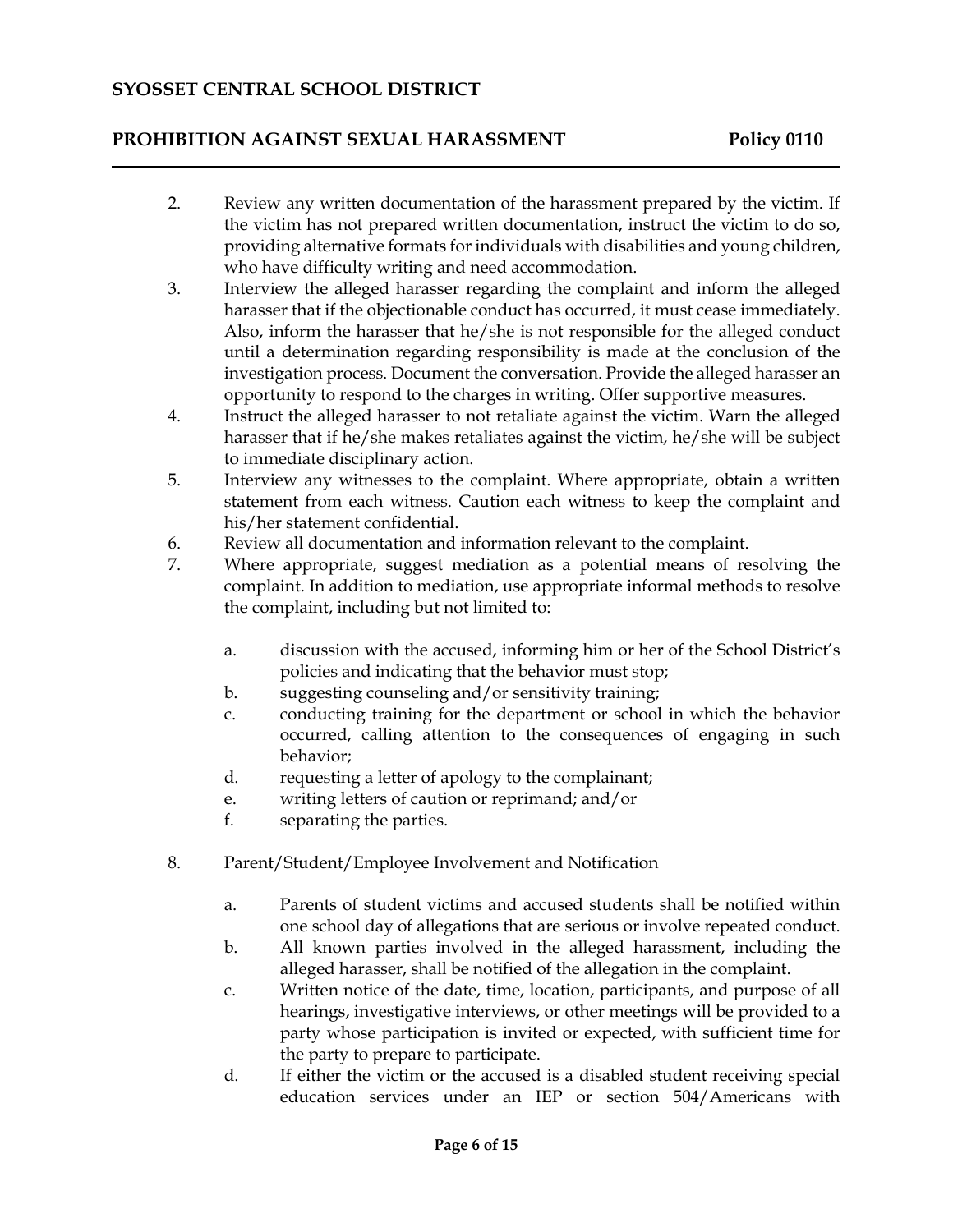Disabilities Act accommodations, the Committee on Special Education will be consulted to determine the degree to which the student's disability either caused or is affected by the discrimination or policy violation. In addition, due process procedures required for persons with disabilities under state and federal law shall be followed.

- e. The Compliance Officer or second designee (i.e., the investigator) shall submit a copy of all investigation and interview documentation directly related to the allegations raised in the formal complaint to each party, and each party's advisor (if applicable). The parties will have ten (10) days to submit a written response to the Compliance Officer or second designee, which will be considered before completion of the investigative report.
- f. The Compliance Officer will send his/her written investigative report to each party and the party's advisor (if applicable), for their review and written responses, ten (10) days before a determination of responsibility is made.
- e. Upon receipt of the investigative report, each party will have three (3) days to submit written, relevant questions that the party wants asked of any party or witness, to the Building Principal. The Building Principal will provide each party with the answers and allow for limited additional follow-up questions from each party before reaching a determination regarding responsibility.

A determination of responsibility shall be made in writing by the central office administrator responsible for human resources (or the first level appeals officer if the central office administrator responsible for human resources is the subject of the complaint) by using the clear and convincing evidence standard to determine whether the alleged harasser is responsible for the alleged conduct. The same standard of evidence shall be used throughout the complaint process. Such written determination will be provided to all parties simultaneously. Furthermore, such determination becomes final on either (1) the date that the parties are provided with the written determination of the result of the appeal, or (2) if no appeal is filed, the date on which an appeal would no longer be considered timely.

If a complaint received by the Title IX Coordinator contains evidence or allegations of serious or extreme harassment, such as employee to student harassment, criminal touching, quid pro quo (e.g., offering an academic or employment reward or punishment as an inducement for sexual favors), or acts which shock the conscience of a reasonable person, the complaint shall be referred promptly to the Superintendent of Schools. In addition, where the Title IX Coordinator, Compliance Officer or second designee has a reasonable suspicion that the alleged harassment involves criminal activity, he/she should immediately notify the Superintendent of Schools, who shall then contact appropriate child protection and law enforcement authorities. Where criminal activity is alleged or suspected by a School District employee, the accused employee shall be suspended pending the outcome of the investigation, consistent with all contractual or statutory requirements.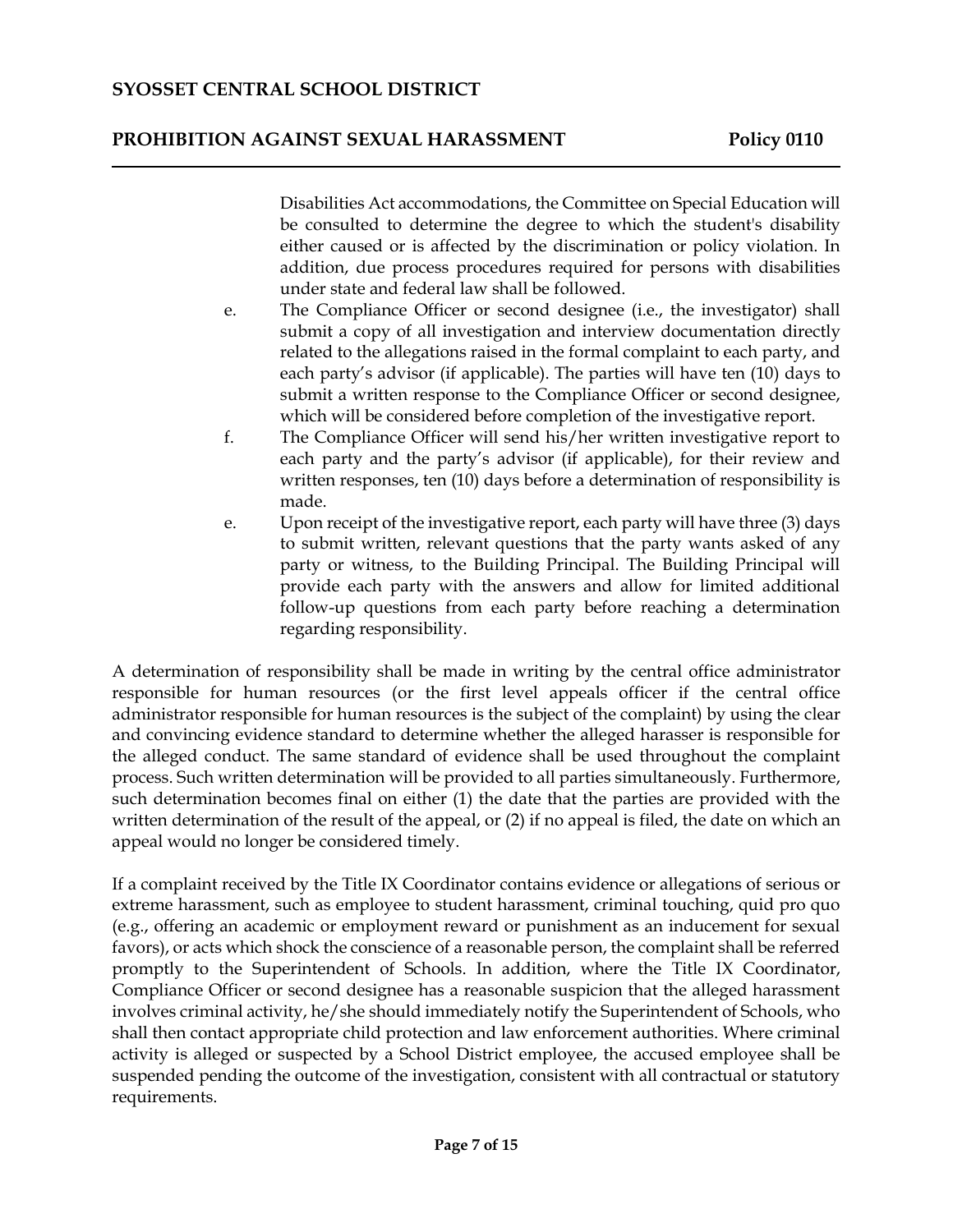## **PROHIBITION AGAINST SEXUAL HARASSMENT Policy 0110**

Either party has thirty (30) school days to appeal the central office administrator's determination of responsibility, or the dismissal of a formal complaint or any allegation therein on one of the following bases: (1) there was a procedural irregularity that affected the outcome of the matter; (2) new evidence that was not reasonably available at the time the determination of responsibility or dismissal was made, that could affect the outcome of the matter; and (3) the Title IX Coordinator, Compliance Officer or second designee, or Building Principal had a conflict of interest or bias against the party which affected the outcome.

#### B. Appeal Procedure

Written notification of the appeal will be provided to both parties. And both parties will be given an opportunity to submit a written statement in support of, or challenging, the outcome of the determination of responsibility.

The Deputy Superintendent shall promptly investigate and resolve all sexual harassment complaints that are referred to him/her by the Title IX Coordinator or the central officer administrator for human resources. In the event the complaint of sexual harassment involves the Deputy Superintendent or Superintendent of Schools, the complaint shall be filed with or referred to the Board of Education President, who shall refer the complaint to a trained investigator not employed by the School District for investigation.

The appeal level investigation should begin as soon as possible but not later than three (3) school days following receipt of the complaint by the Deputy Superintendent or Board of Education President.

In conducting the formal appeal level investigation, the School District will use investigators who have received formal training in sexual harassment investigation or that have previous experience investigating sexual harassment complaints. The School District will also ensure that all individuals designated as a Title IX Coordinator, Compliance Officer, investigator, decisionmaker, and any person facilitating the informal resolution process has received training regarding the definition of sexual harassment and how to conduct an investigation and grievance process.

If a School District investigation results in a determination that sexual harassment did occur, prompt corrective action will be taken to end the harassment. Where appropriate, School District investigators may suggest mediation as a means of exploring options of corrective action and informally resolving the complaint. If, after appropriate investigation, the School District finds that a student, an employee or a third party has violated this policy, prompt corrective action will be taken in accordance with the applicable collective bargaining agreement, School District policy and state law.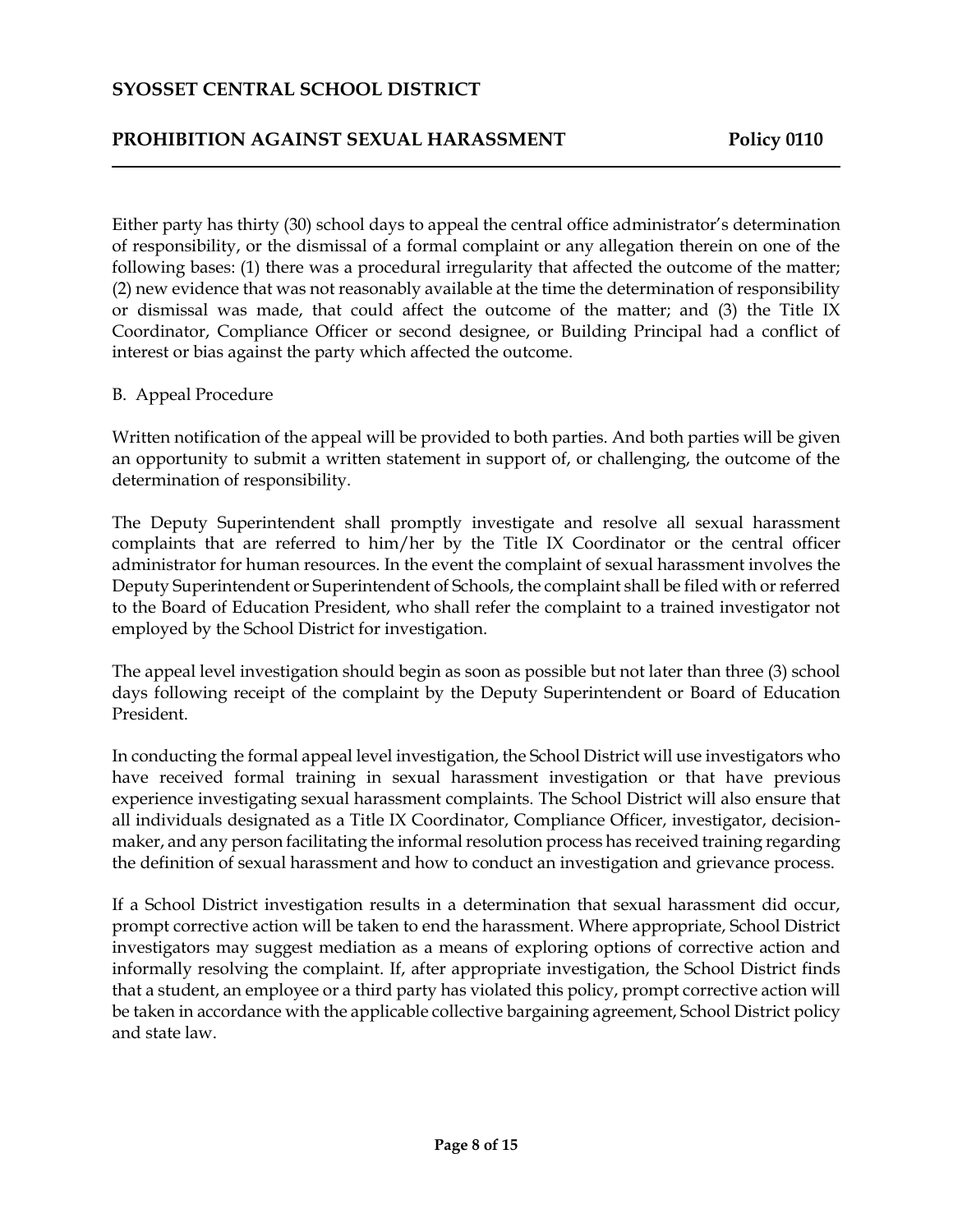## **PROHIBITION AGAINST SEXUAL HARASSMENT Policy 0110**

No later than thirty (30) school days following receipt of the complaint and/or appeal, the Superintendent of Schools (or in cases involving the Deputy Superintendent or Superintendent of Schools, the Board of Education-appointed investigator) will notify the victim and alleged harasser, in writing, of the outcome of the investigation. If additional time is needed to complete the investigation or take appropriate action, the Superintendent of Schools or Board of Educationappointed investigator will provide all parties with a written status report within thirty (30) school days following receipt of the complaint.

The victim and the alleged harasser have the right to be represented by a person of their choice, at their own expense, during sexual harassment investigations and hearings. In addition, victims have the right to register sexual harassment complaints with the U.S. Department of Education's Office for Civil Rights.

Employee victims also have the right to register complaints with the federal Equal Employment Opportunity Commission and the New York State Division of Human Rights. Nothing in these regulations shall be construed to limit the right of the complainant to file a lawsuit in either state or federal court.

The School District may include nondisclosure agreements (to not disclose the underlying facts and circumstances of a sexual harassment complaint) in any sexual harassment settlement agreement or resolution only if it is the complainant's preference. Any such nondisclosure agreement shall be provided to all parties. Complainants shall have twenty-one (21) calendar days to consider any such nondisclosure provision before it is signed by all parties, and shall have seven (7) calendar days to revoke the agreement after signing. Nondisclosure agreements shall only become effective after this seven-day period has passed.

#### **Confidentiality**

It is the School District's policy to respect the privacy of all parties and witnesses to complaints of sexual harassment. To the extent possible, the School District will not release the details of a complaint or the identity of the complainant or the individual(s) against whom the complaint is filed to any third parties who do not need to know such information. However, because an individual's need for confidentiality must be balanced with the School District's legal obligation to provide due process to the accused, to conduct a thorough investigation, or to take necessary action to resolve the complaint, the School District retains the right to disclose the identity of parties and witnesses to complaints in appropriate circumstances to individuals with a need to know. The staff member responsible for investigating complaints will discuss confidentiality standards and concerns with all complainants.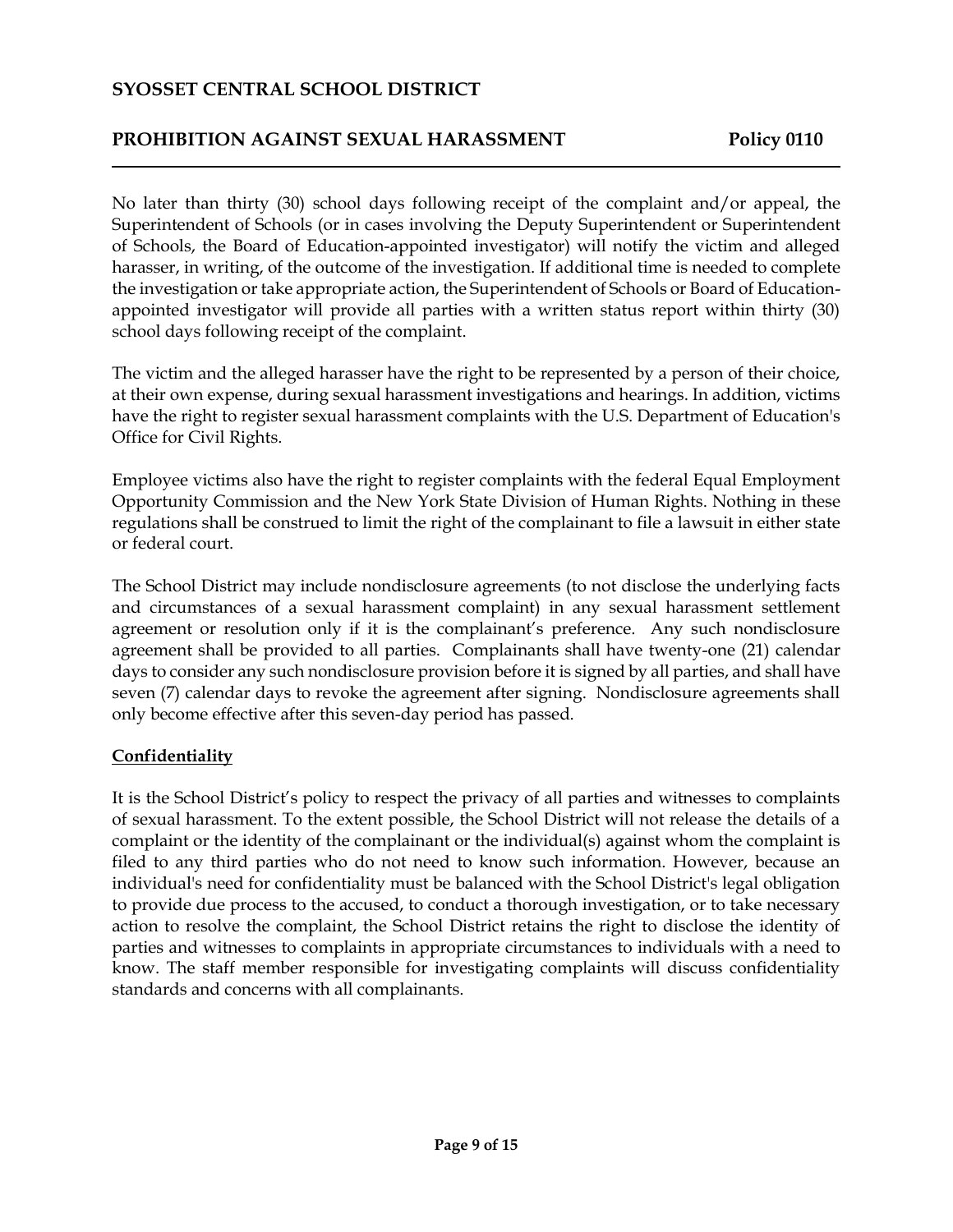## **PROHIBITION AGAINST SEXUAL HARASSMENT Policy 0110**

If a complainant requests that his/her name not be revealed to the individual(s) against whom a complaint is filed, the staff member responsible for conducting the investigation shall inform the complainant that:

- 1. the request may limit the School District's ability to respond to his/her complaint;
- 2. School District policy and federal law prohibit retaliation against complainants and witnesses;
- 3. the School District will attempt to prevent any retaliation; and
- 4. the School District will take strong responsive action if retaliation occurs.

If the complainant still requests confidentiality after being given the notice above, the investigator will take all reasonable steps to investigate and respond to the complaint consistent with the request as long as doing so does not preclude the School District from responding effectively to the harassment and preventing the harassment of other students or employees.

#### **Corrective Action**

If, after appropriate investigation, the School District finds that a student, an employee, "nonemployee" or a third party has violated this policy, prompt corrective action will be taken in accordance with the applicable collective bargaining agreement, contract, School District policy and State law or Federal law. Individual nondisclosure agreements may only be used as permitted by law. Mandatory arbitration clauses concerning sexual harassment claims are prohibited in all School District contracts and agreements.

#### **Retaliation Prohibited**

All complainants and those who participate in the investigation of a complaint of sexual harassment have the right to be free from retaliation of any kind. Any act of retaliation against any person who complains of sexual harassment, is prohibited and illegal, and therefore subject to disciplinary action. Likewise, retaliation against any person who has testified, assisted, or participated in any manner in an investigation, proceeding, or hearing concerning a sexual harassment complaint is prohibited. For purposes of this policy, retaliation includes but is not limited to: verbal or physical threats, intimidation, ridicule, bribes, destruction of property, spreading rumors, stalking, harassing phone calls, posts on social media platforms, and any other form of harassment. Any person who retaliates is subject to immediate disciplinary action, up to and including suspension or termination.

Complaints of retaliation may be directed to the Title IX Coordinator. In the event the Title IX Coordinator is the alleged offender, the report will be directed to a Compliance Officer, or to the Superintendent of Schools.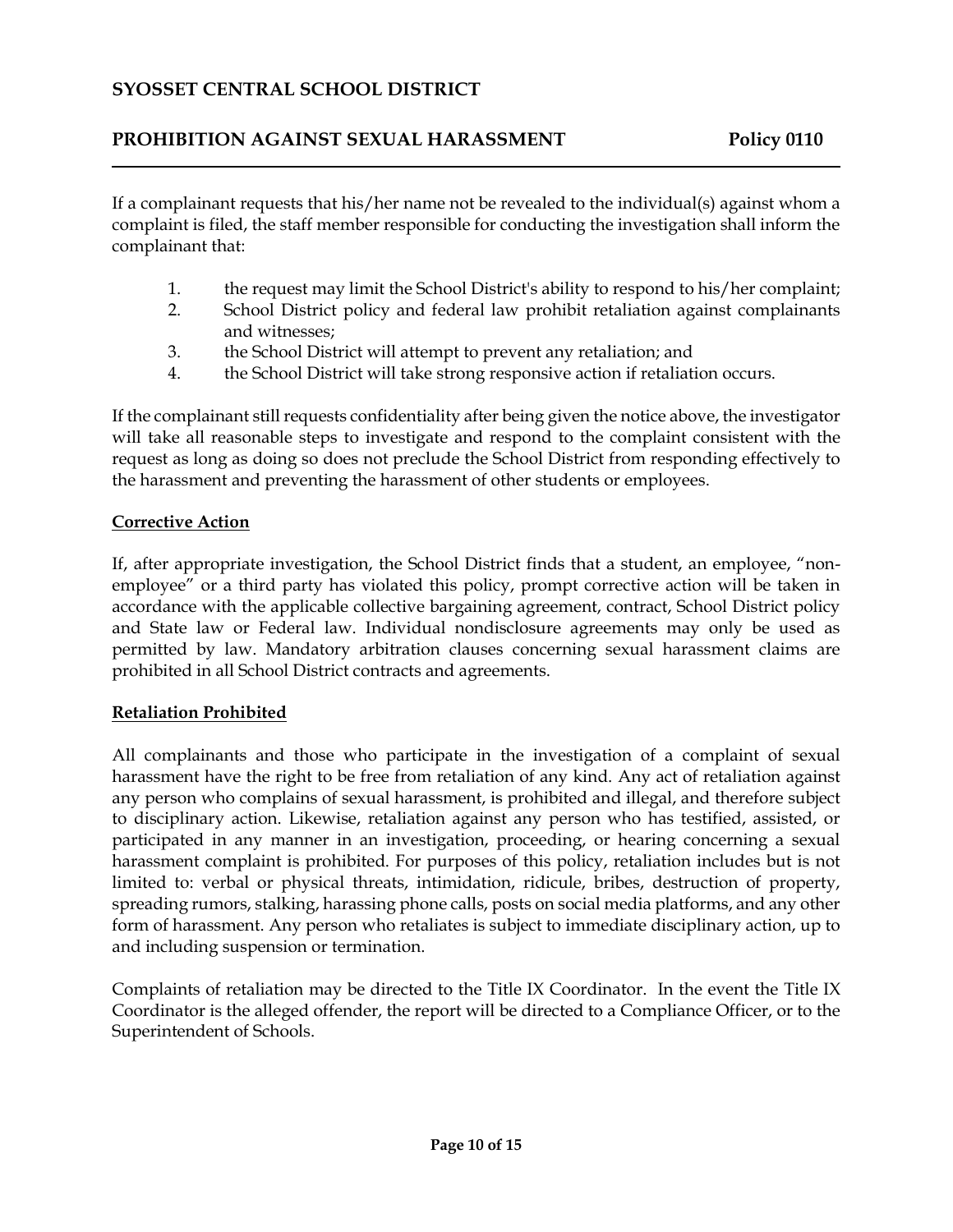## **PROHIBITION AGAINST SEXUAL HARASSMENT Policy 0110**

Where appropriate, follow-up inquiries will be made to ensure that sexual harassment has not resumed and that none of the individuals involved in the investigation of sexual harassment have suffered any retaliation.

#### **Legal Protections and External Remedies**

As stated above, sexual harassment is not only prohibited by the School District but is also prohibited by state, federal, and, where applicable, local law. Complainants are advised that the School District's internal investigatory procedures do not toll the time within which claims are required to be filed pursuant to federal, state or local law.

#### *State Human Rights Law (HRL)*

The Human Rights Law (HRL), codified as N.Y. Executive Law, art. 15, § 290 et seq., applies to all employers in New York State with regard to sexual harassment, and protects employees, paid or unpaid interns and non-employees, regardless of immigration status. A complaint alleging violation of the Human Rights Law may be filed either with the Division of Human Rights (DHR) or in New York State Supreme Court.

Complaints with DHR may be filed any time **within one year** of the harassment. If an individual did not file at DHR, they can sue directly in state court under the HRL, **within three years** of the alleged sexual harassment. An individual may not file with DHR if they have already filed a HRL complaint in state court. Complaining internally to the School District does not extend your time to file with DHR or in court. The one year or three years is counted from date of the most recent incident of harassment.

You do not need an attorney to file a complaint with DHR, and there is no cost to file with DHR. DHR will investigate your complaint and determine whether there is probable cause to believe that sexual harassment has occurred. Probable cause cases are forwarded to a public hearing before an administrative law judge. If sexual harassment is found after a hearing, DHR has the power to award relief, which varies but may include requiring your employer to take action to stop the harassment, or redress the damage caused, including paying of monetary damages, attorney's fees and civil fines.

DHR's main office contact information is: NYS Division of Human Rights, One Fordham Plaza, Fourth Floor, Bronx, New York 10458. You may call (718) 741-8400 or visit: [www.dhr.ny.gov.](http://www.dhr.ny.gov/) Contact DHR at (888) 392-3644 or visit [dhr.ny.gov/complaint](https://dhr.ny.gov/complaint) for more information about filing a complaint. The website has a complaint form that can be downloaded, filled out, notarized and mailed to DHR. The website also contains contact information for DHR's regional offices across New York State.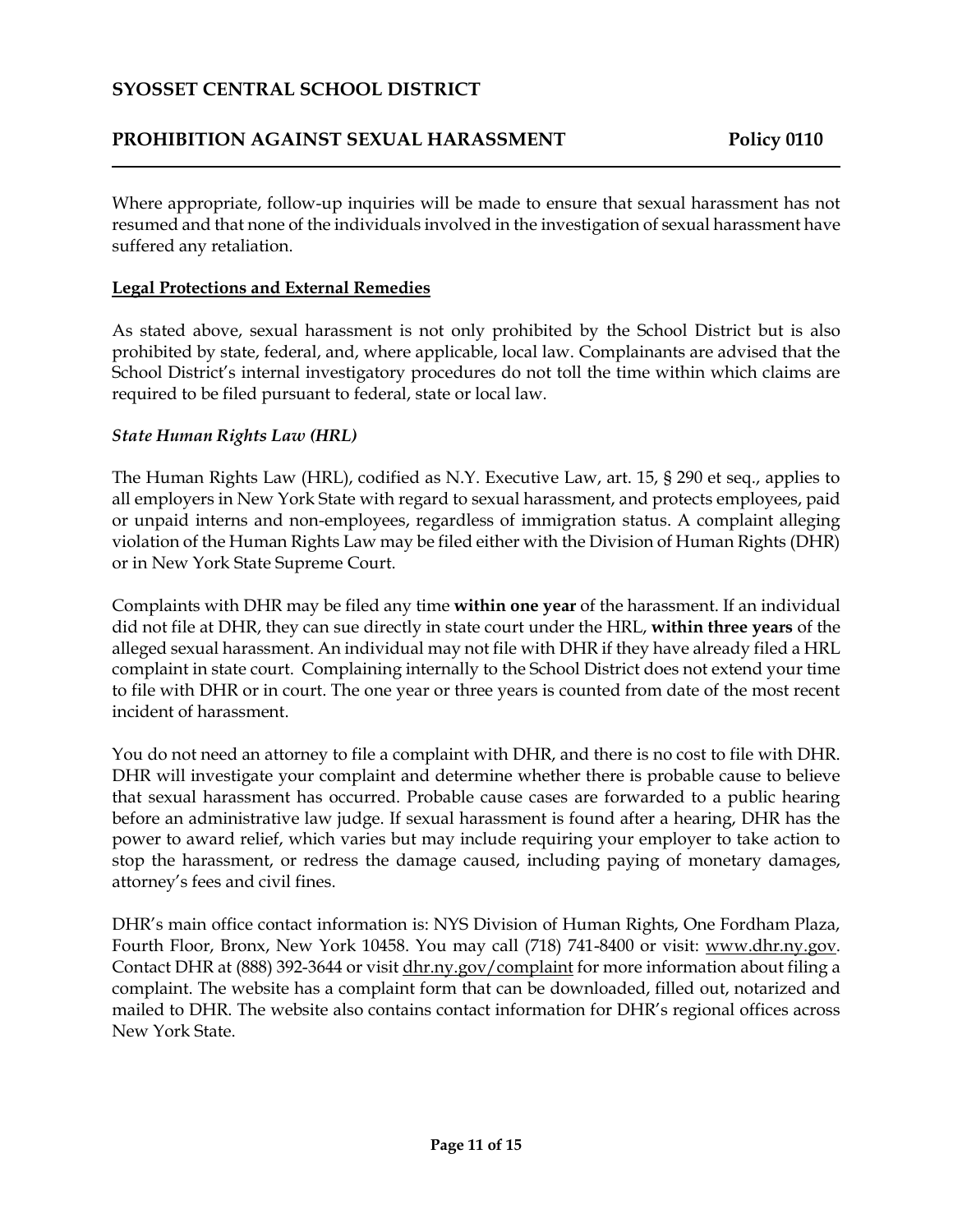## **PROHIBITION AGAINST SEXUAL HARASSMENT Policy 0110**

#### *Civil Rights Act of 1964*

The United States Equal Employment Opportunity Commission (EEOC) enforces federal antidiscrimination laws, including Title VII of the 1964 federal Civil Rights Act (codified as 42 U.S.C. § 2000e et seq.). An individual can file a complaint with the EEOC anytime within 300 days from the harassment. There is no cost to file a complaint with the EEOC. The EEOC will investigate the complaint, and determine whether there is reasonable cause to believe that discrimination has occurred, at which point the EEOC will issue a Right to Sue letter permitting the individual to file a complaint in federal court.

The EEOC does not hold hearings or award relief, but may take other action including pursuing cases in federal court on behalf of complaining parties. Federal courts may award remedies if discrimination is found to have occurred. In general, private employers must have at least 15 employees to come within the jurisdiction of the EEOC.

An employee alleging discrimination at work can file a "Charge of Discrimination." The EEOC has district, area, and field offices where complaints can be filed. Contact the EEOC by calling 1- 800-669-4000 (TTY: 1-800-669-6820), visiting their website at [www.eeoc.gov](http://www.eeoc.gov/) or via email at [info@eeoc.gov.](mailto:info@eeoc.gov) If an individual filed an administrative complaint with DHR, DHR will file the complaint with the EEOC to preserve the right to proceed in federal court.

#### *Title IX*

Title IX of the Education Amendments of 1972. Title IX protects people from discrimination based on sex in education programs or activities that receive Federal financial assistance. Title IX states that "No person in the United States shall, on the basis of sex, be excluded from participation in, be denied the benefits of, or be subjected to discrimination under any education program or activity receiving Federal financial assistance."

The U.S. Department of Education's Office for Civil Rights (OCR) is responsible for the enforcement of Title IX. OCR evaluates, investigates, and resolves complaints alleging sex discrimination. OCR also conducts proactive investigations, called compliance reviews, to examine potential systemic violations based on sources of information other than complaints.

For assistance related to Title IX or other civil rights laws, please contac[t OCR](https://wdcrobcolp01.ed.gov/CFAPPS/OCR/contactus.cfm) at [OCR@ed.gov](mailto:ocr@ed.gov) or 800-421-3481, TDD 800-877-8339.

#### *Dignity for All Students Act*

The Dignity for All Students Act (DASA), codified as N.Y. Education Law, Art. 2, § 10 et seq., protects all students from harassment, bullying and discrimination while on school grounds and during school activities based on numerous protected classes, including, but not limited to sexual orientation, gender (including gender identity and expression), and sex. A complaint alleging a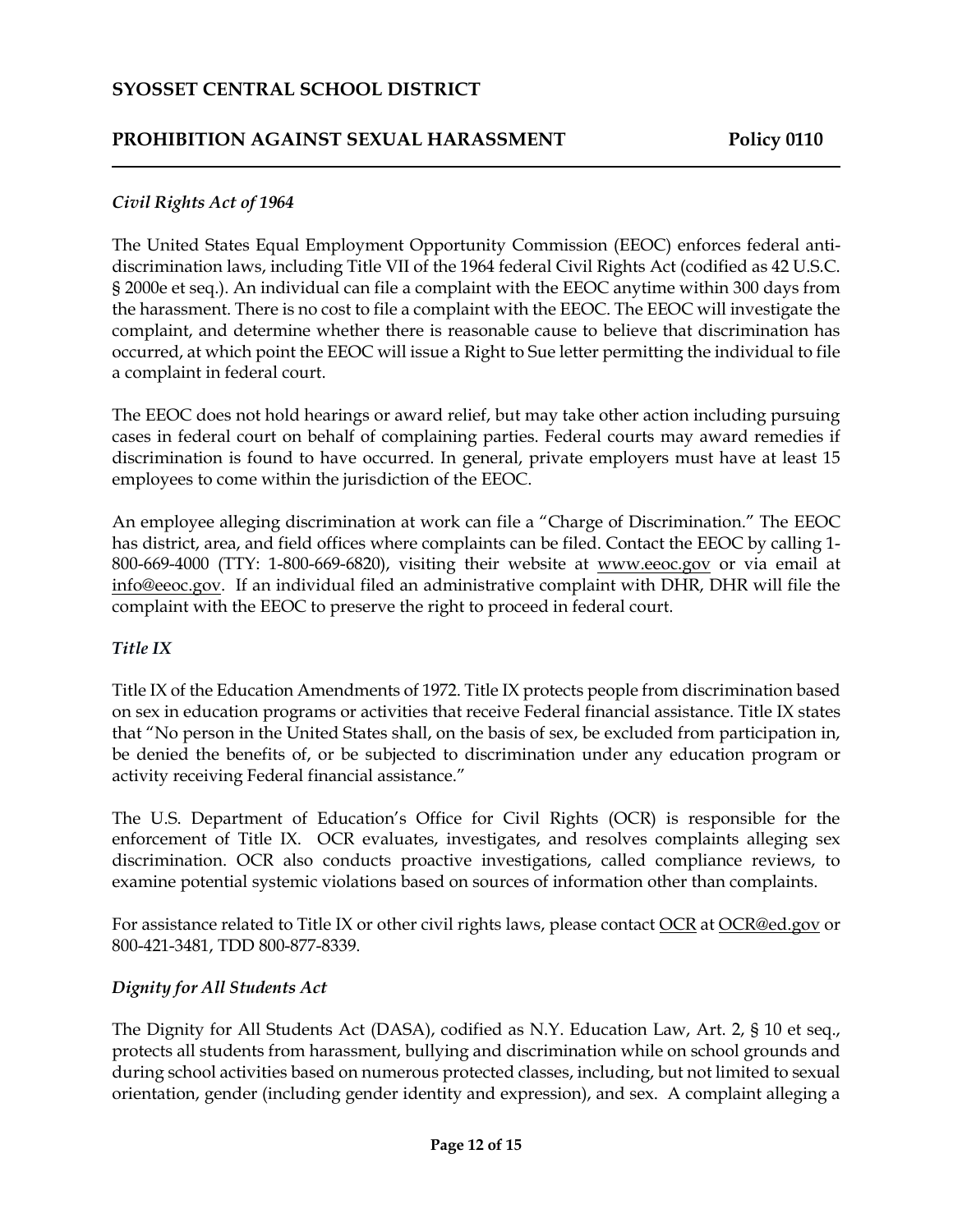## **PROHIBITION AGAINST SEXUAL HARASSMENT Policy 0110**

violation of DASA may be made to one of the School District's Dignity Act Coordinators and/or any staff member in accordance with the School District's policy.

#### *Local Protections*

Many localities enforce laws protecting individuals from sexual harassment and discrimination. An individual should contact the county, city or town in which they live to find out if such a law exists. If the harassment involves unwanted physical touching, coerced physical confinement or coerced sex acts, the conduct may constitute a crime. Contact the local police department.

#### **Supportive Measures**

Both complainants and respondents of sexual harassment will have access to a range of supportive measures available to them, including but not limited to: counseling, extensions of deadlines or other course-related adjustments, modifications of work or class schedules, campus escort services, mutual restrictions on contact between the parties, leaves of absence, increased security and monitoring of certain areas of the campus, and other similar measures.

#### **Discipline/Penalties**

Any individual who violates the sexual harassment policy by engaging in prohibited sexual harassment will be subject to appropriate disciplinary action. Sexual harassment by employees is considered employee misconduct. Disciplinary measures available to school authorities include, but are not limited to the following:

| Students:   | Discipline may range from a reprimand up to and including<br>suspension from school, to be imposed consistent with the student<br>conduct and discipline policy and applicable law.                                                                                                    |
|-------------|----------------------------------------------------------------------------------------------------------------------------------------------------------------------------------------------------------------------------------------------------------------------------------------|
| Employees:  | Discipline may range from a warning up to and including<br>termination, to be imposed consistent with all applicable<br>contractual and statutory rights. Discipline may also be imposed<br>upon management and administrators who knowingly allow<br>prohibited behavior to continue. |
| Volunteers: | Penalties may range from a warning up to and including loss of<br>volunteer assignment.                                                                                                                                                                                                |
| Vendors:    | Penalties may range from a warning up to and including loss of<br>School District business.                                                                                                                                                                                            |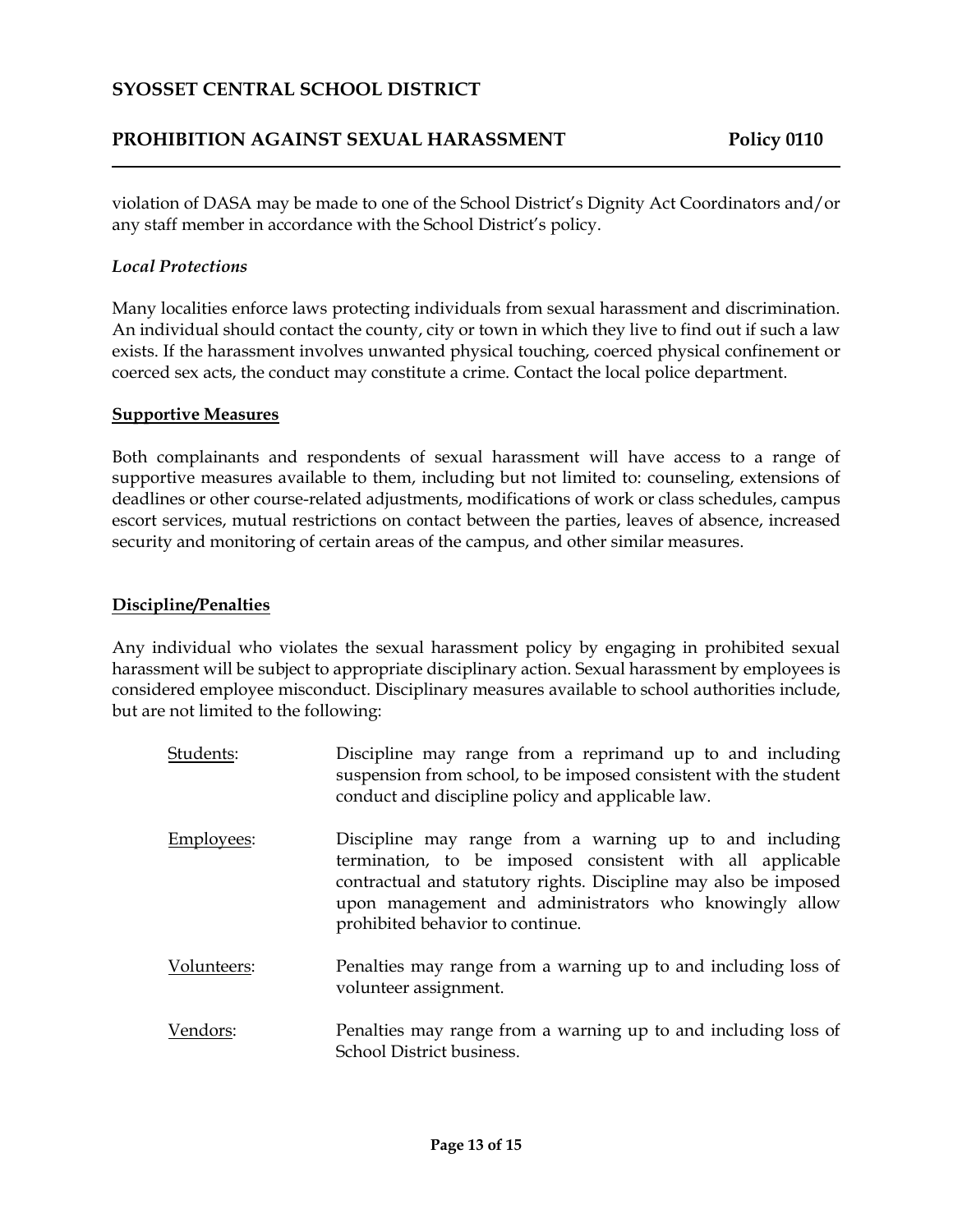## **PROHIBITION AGAINST SEXUAL HARASSMENT Policy 0110**

Other individuals: Penalties may range from a warning up to and including denial of future access to school property.

#### **False Complaints**

False or malicious complaints of sexual harassment may result in corrective or disciplinary action taken against the complainant.

#### **Post Remedial Action**

Following a finding of sexual harassment, victims will be periodically interviewed by the appropriate supervisory personnel to ensure that the harassment has not resumed and that no retaliatory action has occurred. In the discretion of the district, these follow-up interviews will continue for an appropriate period of time. A report will be made of any victim's response. In recognition of the trauma experienced by victims of sexual harassment, the victims will be referred to an appropriate local counseling service or the Employee Assistant Program.

#### **Complaint Records**

Upon written request, complainants should receive a copy of any resolution reports filed by the supervisor/compliance officer concerning his/her complaint. Upon substantiation, copies should also be filed with the employment records of both the complainant and the alleged harasser.

#### **Training**

In addition, training programs shall be established for students and employees to raise awareness of the issues surrounding sexual harassment and to implement preventative measures to help reduce incidents of sexual harassment including, but not limited to, the following:

- 1. All students and employees shall be informed of this policy in student and employee handbooks and student registration materials. A poster summarizing the policy shall be posted in a prominent location at each school and on the School District's website. All secondary student body officers shall receive district training about the policy at the beginning of each school year.
- 2. All new employees shall receive information about the policy and procedures concerning the prohibition against sexual harassment at new employee orientation. All other employees shall be provided information at least once a year regarding this policy and school district's commitment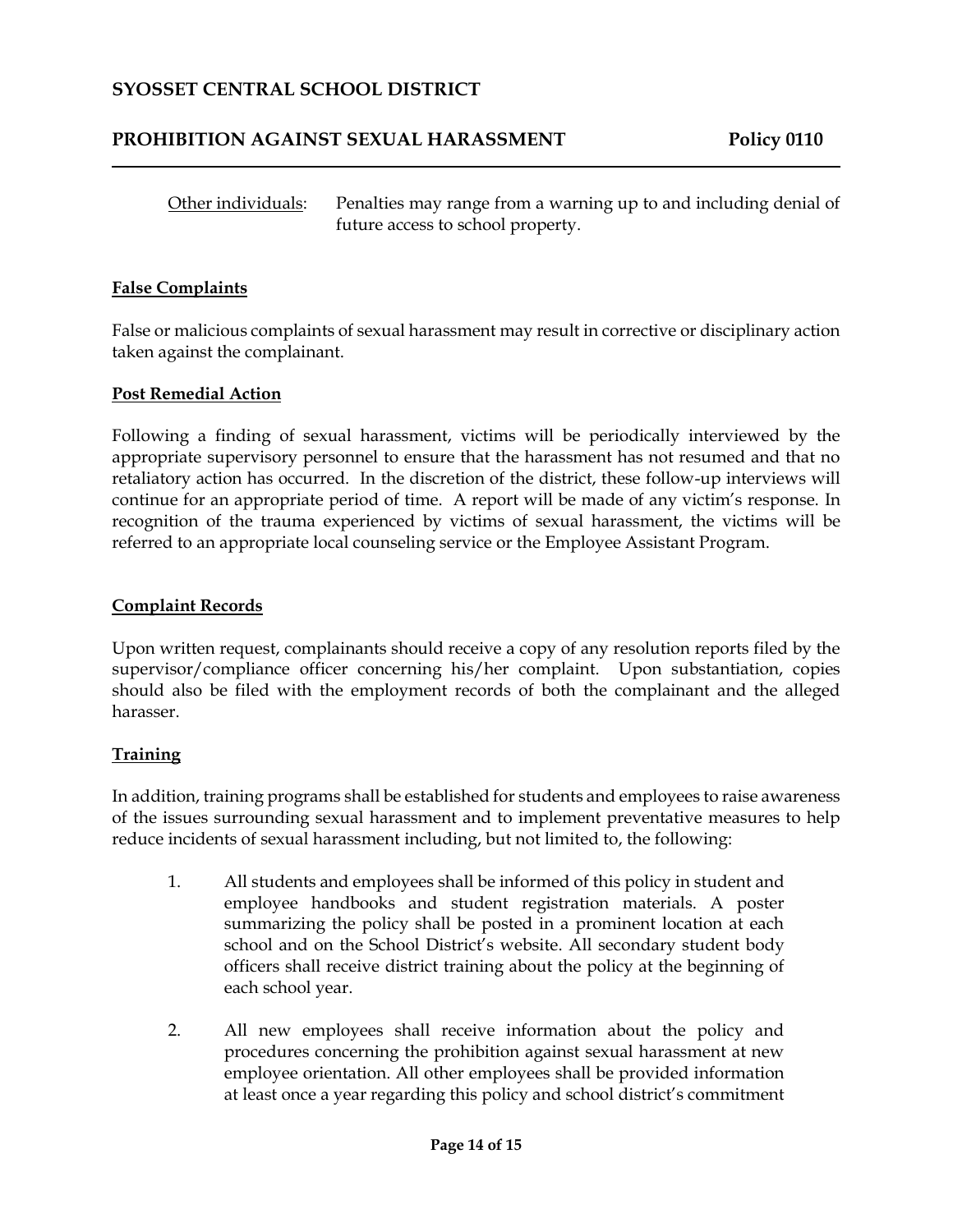to a harassment-free learning and working environment. Principals, Title IX Officer/Coordinators, and other administrative employees who have specific responsibilities for investigating and resolving complaints of sexual harassment shall receive a yearly training on this policy, procedures and related legal developments.

3. Program directors and principals in each school shall be responsible for informing students and staff on a yearly basis of the terms of this policy, including procedures established for investigation and resolution of complaints, general issues surrounding sexual harassment, the rights and responsibilities of students and employees, and the impact of sexual harassment on the victim.

Age appropriate instructional materials will be incorporated into the curriculum to educate students so that they can recognize and reduce the incidence of sexual harassment.

Annual employee training programs shall include: (i) an explanation of sexual harassment consistent with guidance issued by the NYS Department of Labor and the NYS Division of Human Rights; (ii) examples of conduct that is unlawful sexual harassment; (iii) information on federal and state laws about sexual harassment and remedies available to victims of sexual harassment; and (iv) information concerning employees' right to make complaints and all available forums for investigating complaints.

This policy shall be posted on the School District's website and in a prominent place in each School District facility and shall also be published in student registration materials, student, parent and employee handbooks, and other appropriate school publications.

Cross Ref: Policy 0100 Equal Opportunity Policy 0115 Dignity for All Students Policy 5300 Code of Conduct

Ref: Education Amendments of 1972, Title IX, 20 U.S.C. §1681 *et seq.* Title VII of Civil Rights Act (1964), 42 U.S.C. §2000-e; 34 CFR §100 *et seq.*

Adoption date: September 14, 2020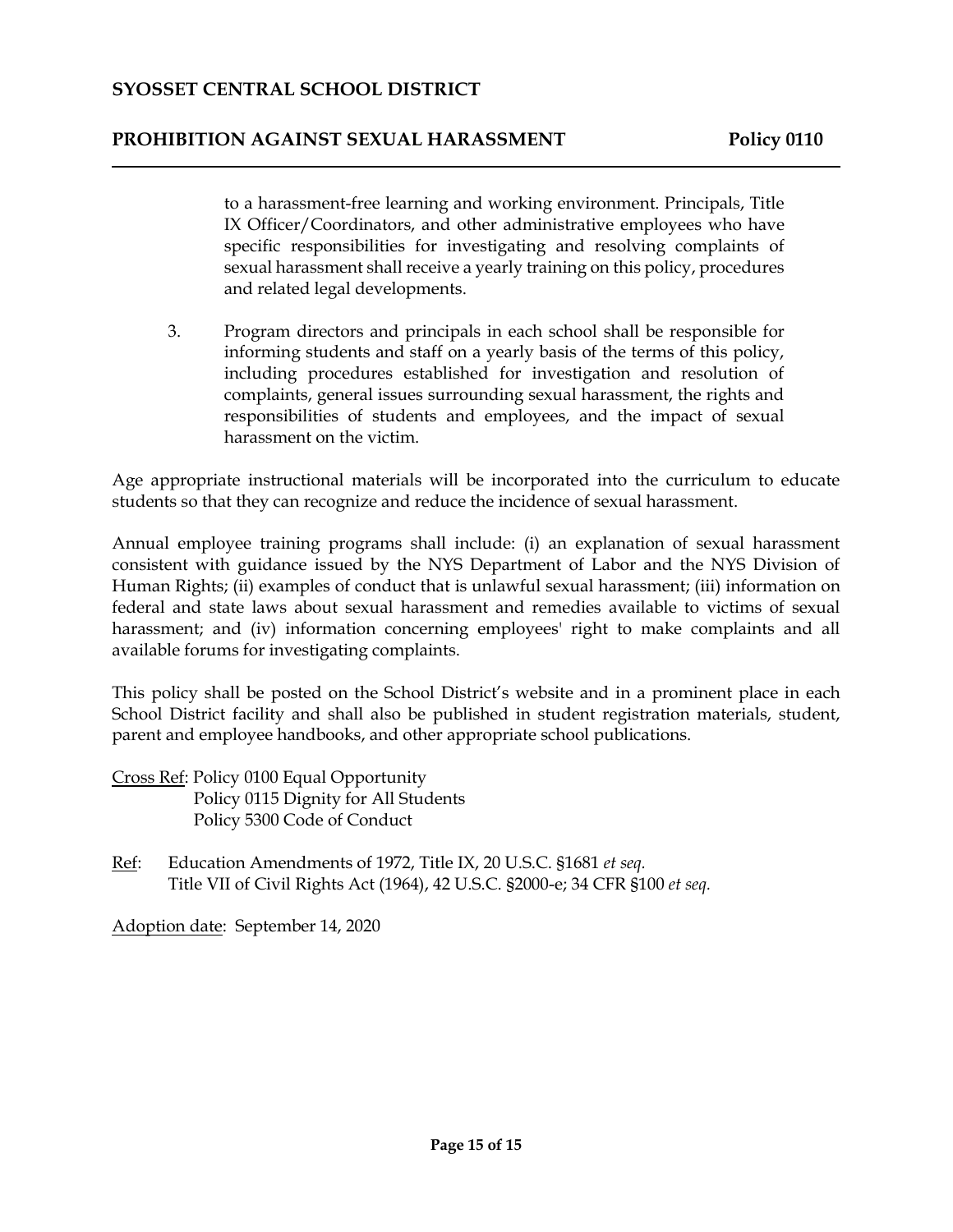## **SEXUAL HARASSMENT Policy 0110 – E-1**

#### **SYOSSET CENTRAL SCHOOL DISTRICT Syosset, New York**

#### **SEXUAL HARASSMENT FORMAL COMPLAINT FORM**

| <u> 1989 - Johann Stoff, deutscher Stoff, der Stoff, der Stoff, der Stoff, der Stoff, der Stoff, der Stoff, der S</u> |  |  |
|-----------------------------------------------------------------------------------------------------------------------|--|--|
|                                                                                                                       |  |  |
|                                                                                                                       |  |  |
|                                                                                                                       |  |  |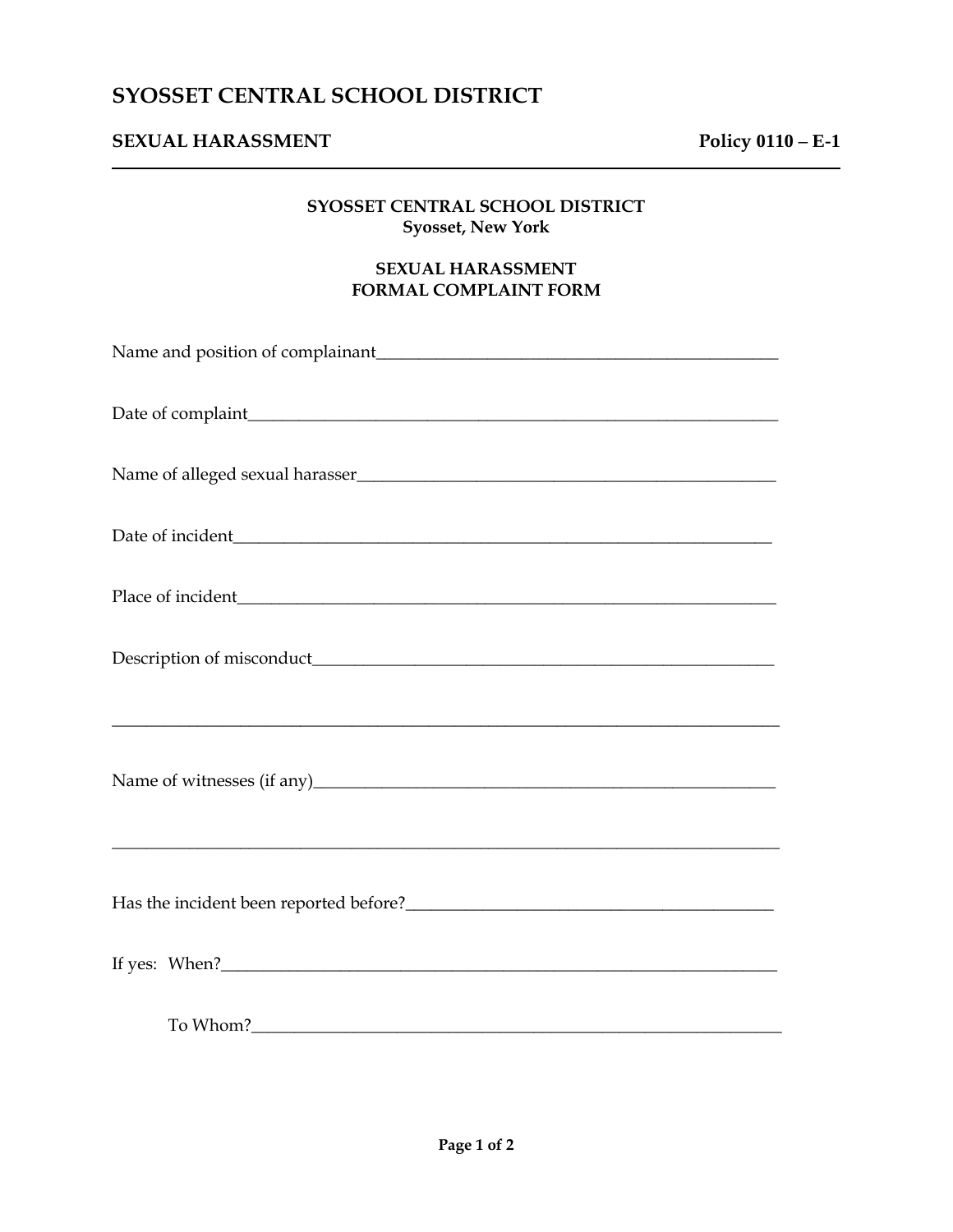## **SEXUAL HARASSMENT Policy 0110 – E-1**

What was the resolution?\_\_\_\_\_\_\_\_\_\_\_\_\_\_\_\_\_\_\_\_\_\_\_\_\_\_\_\_\_\_\_\_\_\_\_\_\_\_\_\_\_\_\_\_\_\_\_\_\_\_\_\_\_\_\_

\_\_\_\_\_\_\_\_\_\_\_\_\_\_\_\_\_\_\_\_\_\_\_\_\_\_\_\_\_\_\_\_\_\_\_\_\_\_\_\_\_\_\_\_\_\_\_\_\_\_\_\_\_\_\_\_\_\_\_\_\_\_\_\_\_\_\_\_\_\_\_\_\_\_\_\_\_\_

Reasons for dissatisfaction \_\_\_\_\_\_\_\_\_\_\_\_\_\_\_\_\_\_\_\_\_\_\_\_\_\_\_\_\_\_\_\_\_\_\_\_\_\_\_\_\_\_\_\_\_\_\_\_\_\_\_\_\_\_

\_\_\_\_\_\_\_\_\_\_\_\_\_\_\_\_\_\_\_\_\_\_\_\_\_\_\_\_\_\_\_\_\_\_\_\_\_\_\_\_\_\_ \_\_\_\_\_\_\_\_\_\_\_\_\_\_\_\_\_\_ Supervisor/Compliance Officer Signature Date

Complainant Signature Date

\_\_\_\_\_\_\_\_\_\_\_\_\_\_\_\_\_\_\_\_\_\_\_\_\_\_\_\_\_\_\_\_\_\_\_\_\_\_\_\_\_\_ \_\_\_\_\_\_\_\_\_\_\_\_\_\_\_\_\_\_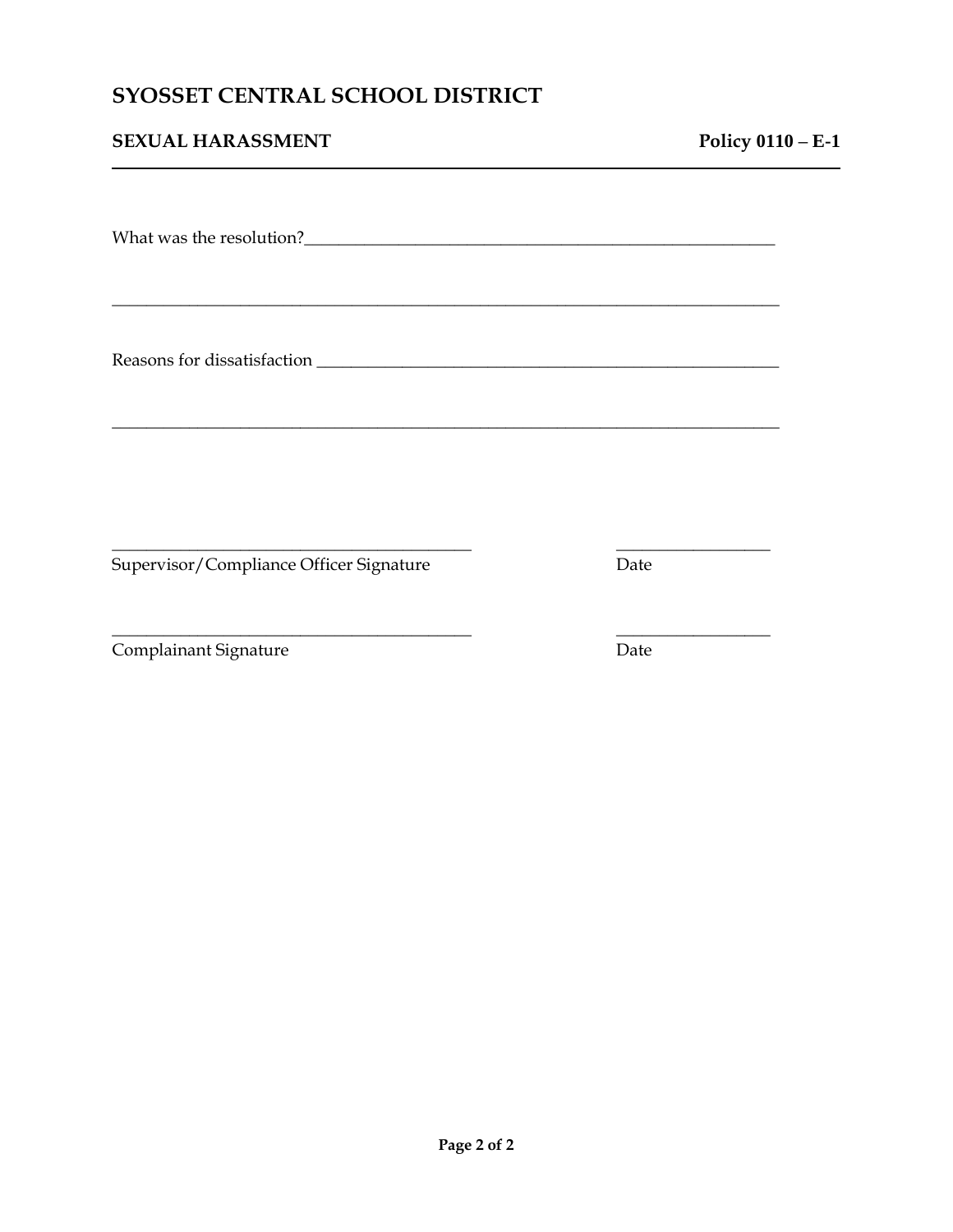## **SEXUAL HARASSMENT**

## **Regulation 0110-R2**

#### SYOSSET CENTRAL SCHOOL DISTRICT **Syosset, New York**

#### **SEXUAL HARASSMENT FORMAL APPEAL FORM**

| Name and position of complainant               |  |  |
|------------------------------------------------|--|--|
|                                                |  |  |
|                                                |  |  |
|                                                |  |  |
|                                                |  |  |
|                                                |  |  |
|                                                |  |  |
|                                                |  |  |
|                                                |  |  |
| Have there been any prior appeals?<br><u> </u> |  |  |
|                                                |  |  |
| If yes: When:                                  |  |  |
|                                                |  |  |
|                                                |  |  |
|                                                |  |  |
|                                                |  |  |
|                                                |  |  |
|                                                |  |  |
|                                                |  |  |
|                                                |  |  |
|                                                |  |  |
|                                                |  |  |
|                                                |  |  |
|                                                |  |  |
|                                                |  |  |